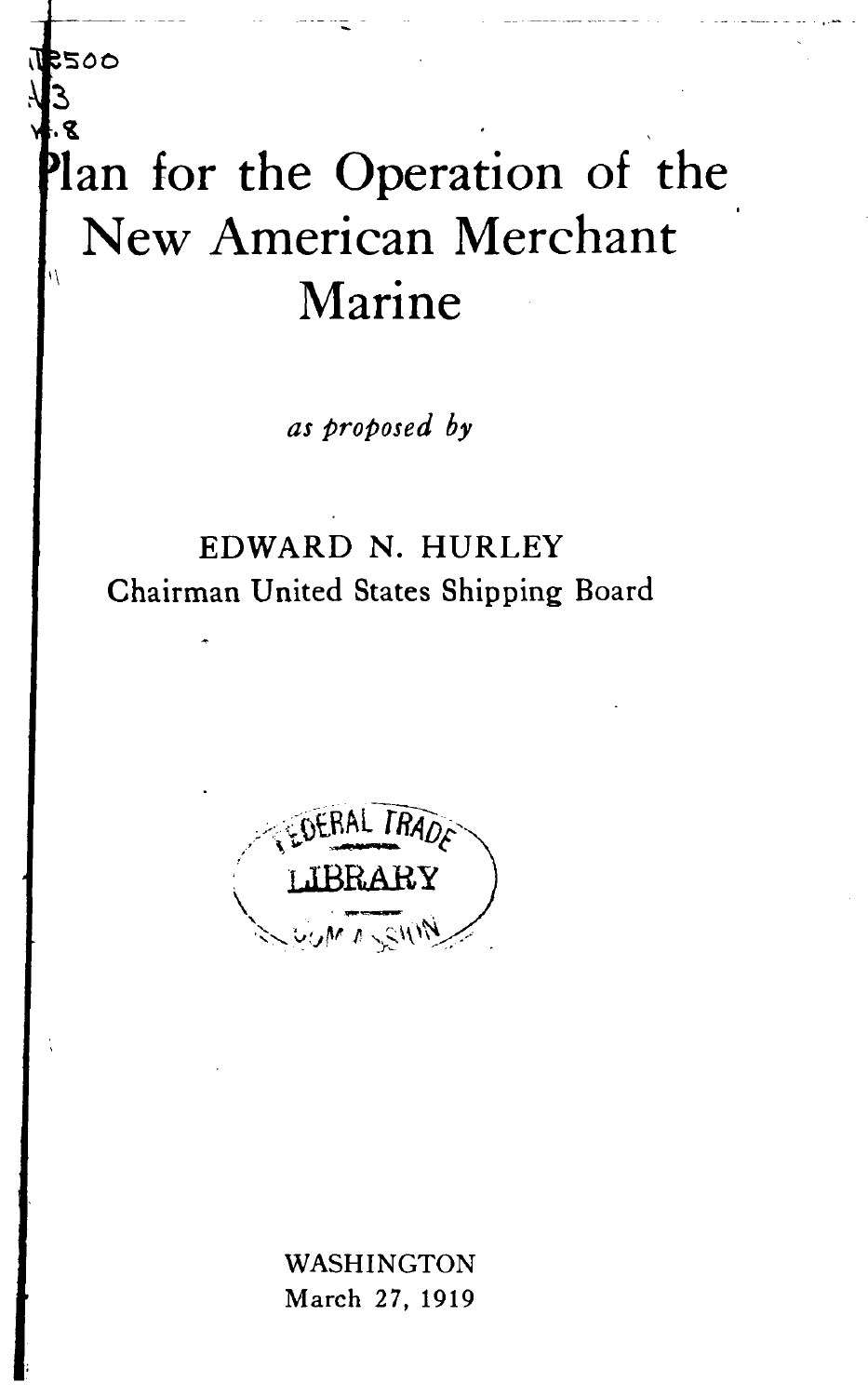*Address delivered by Edward N. Hurley, Chairman United States Shipping Board, before the National Marine League, Commodore Hotel, New York, Thursday evening, March 27, 1919.*

IN THIS ADDRESS, MR. HURLEY, FOR THE FIRST TIME, GIVES AN OUTLINE OF HIS PROPOSED PLAN FOR THE OWNERSHIP AND OPERATION OF THE VESSELS BUILT FOR THE GOVERNMENT BY THE UNITED STATES SHIPPING BOARD.

The first public address that 1 delivered as Chairman of the United States Shipping Board was before the National Marine League about one year ago. At that time the world war was at its lowest ebb insofar as the Allies were concerned. The Cambrai battle had been fought and lost by the British; the French had been driven back, and all the indications were that the submarine would continue sinking more ships than the world could produce, which meant that Germany's ruthless submarine warfare would succeed in the effort to starve Great Britain, and that the world itself would face the disaster of a German victory. At no time during the bitter struggle was the outlook more black for the Allies. Then it was that Mr. Lloyd George issued an appeal that came to us clanging like a bell. It was "Ships, ships and more ships"—a strident call that rang out a warning to the world that if the war was to be won we must have the ships and have them quickly.

Ý,

At the time of my last address before this body, the present Shipping Board, which had been organized little more than half a year before, had by dint of unexampled effort added 81 steel and wood ship-building yards to the small nucleus we possessed at the beginning, and had expanded 18 other yards. In these new and expanded yards we were then building ships on 235 launching ways.

# Our Strength in Ship Production.

At the time of the signing of the armistice, we had  $34I$  shipyards practically completed and a total of 1,284 launching ways. This is more than double the number of yards owned by all of the rest of the world combined.

On March 1, of this year, the present United States Shipping Board completed the first year and a half of its existence. During those eighteen months it has added to our merchant marine a total of 619 wood and steel vessels aggregating 3,640,406 deadweight tons.

This is a world record in construction. It needed to be. If Great Britain had gone under, the war would have been ended before we could have gotten into it. It was during those dark days that it was stated in the House of Commons that if submarine losses continued to be sustained without replacement, Great Britain would be in deadly danger within six months, and ruined in nine.

Lord Northcliffe, who knew the seriousness of the situation, and delivered a number of speeches in many States urging the great necessity for ships, was here at that time and called on me frequently to find out what progress we were making. Everyone realized that unless we could build ships faster than the submarines were sinking them the war would be lost, for we could not feed the Allies and our soldiers, nor supply them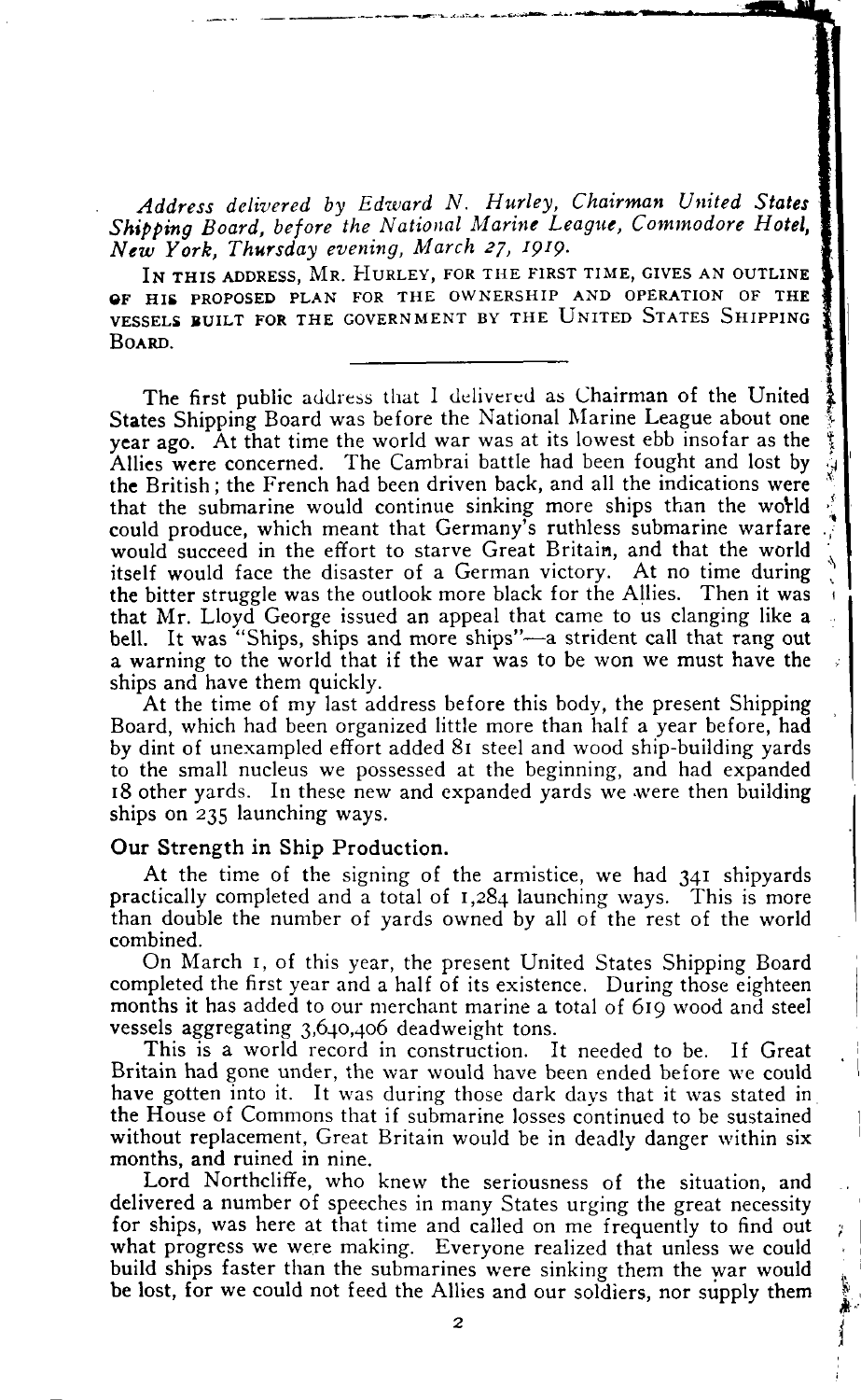with munitions. And, gentlemen, it was not a question of what kind of ships should be built. Any kind would do—concrete, wood, steel, or Any kind would do—concrete, wood, steel, or anything else. And it was not a question of price. It was a question of getting the ships. What has been accomplished in this direction the world knows, and I am not going to dwell on it extensively, but I wish to say that the men I asked to join our organization, like Mr. Schwab, Mr. Rosseter, Mr . Franklin, and Mr . Piez, did great work, and the workmen in the yards accomplished wonders. We built up a hurried organization with the biggest men we could find, and there was no thought about who was going to get the credit. We knew that if we succeeded the country we were serving would get the benefit, and that was incentive enough **for any man.**

#### **Facts About the Wooden Ships.**

We have heard a great deal of criticism about the wooden ships. We all know that for most of the needs of modern ocean trade wooden ships are not as good as steel ships. There is no secret about that, and during the war you did not hear many protests against the building of wooden ships. We now have  $115$  wooden ships in service. We originally contracted for 703 of these vessels. We have cancelled and suspended 214 contracts. We are not now equipping the hulls that are finished, with engines and boilers. We are finishing off some of them as sailing vessels and some as barges. In general, we are handling the matter along business lines, and in this connection I would like to relate an incident that occurred in England in connection with the British building wood ships.

Mr. Lloyd George insisted that the British should build wood ships in Canada, in Australia, and in England, and a committee of British shipping men called upon him and protested against the Government's spending of money on wood ships, making the claim that they were not as effective as steel ships, etc. After listening attentively to their protests, Mr. Lloyd George made this statement: "Gentlemen, all you say about the wood ships being inferior to steel ships is undoubtedly true, and under ordinary conditions I would be governed entirely by your judgment. But we are now at war, and we cannot win the war without ships, whether they be wood, steel, or any other kind. If these ships will make but two or three trips, build them. We must have ships."

The wooden ships we have will make many trips, and as an emergency ship they have been of great service. Although they are not suited to compete with fast steel liners in the trans-Atlantic trade, they will continue to be of service in trades where they are suitable. The existing world shortage of tonnage is sufficient guaranty of this. Insofar as seaworthiness is concerned, I wish to point out that while we have sustained four total marine losses among our wooden ships, we have sustained five among our steel ships. Of these total losses, one wood ship and one steel ship foundered at sea in heavy weather, so that on the score of *scazvorthiness* the honors are even. The other total losses were due to stranding or collision, accidents as likely to happen to a steel ship as to a wooden ship, and which have no bearing whatever on the question of seaworthiness. At any rate, if this war had gone on until 1920 the wood ships might have made it possible to have won the war, and then no one would have criticized the policy of building wooden ships.

As Senator Duncan U. Fletcher, Chairman of the Senate Committee on Commerce, recently told the members of the Merchant Marine Confer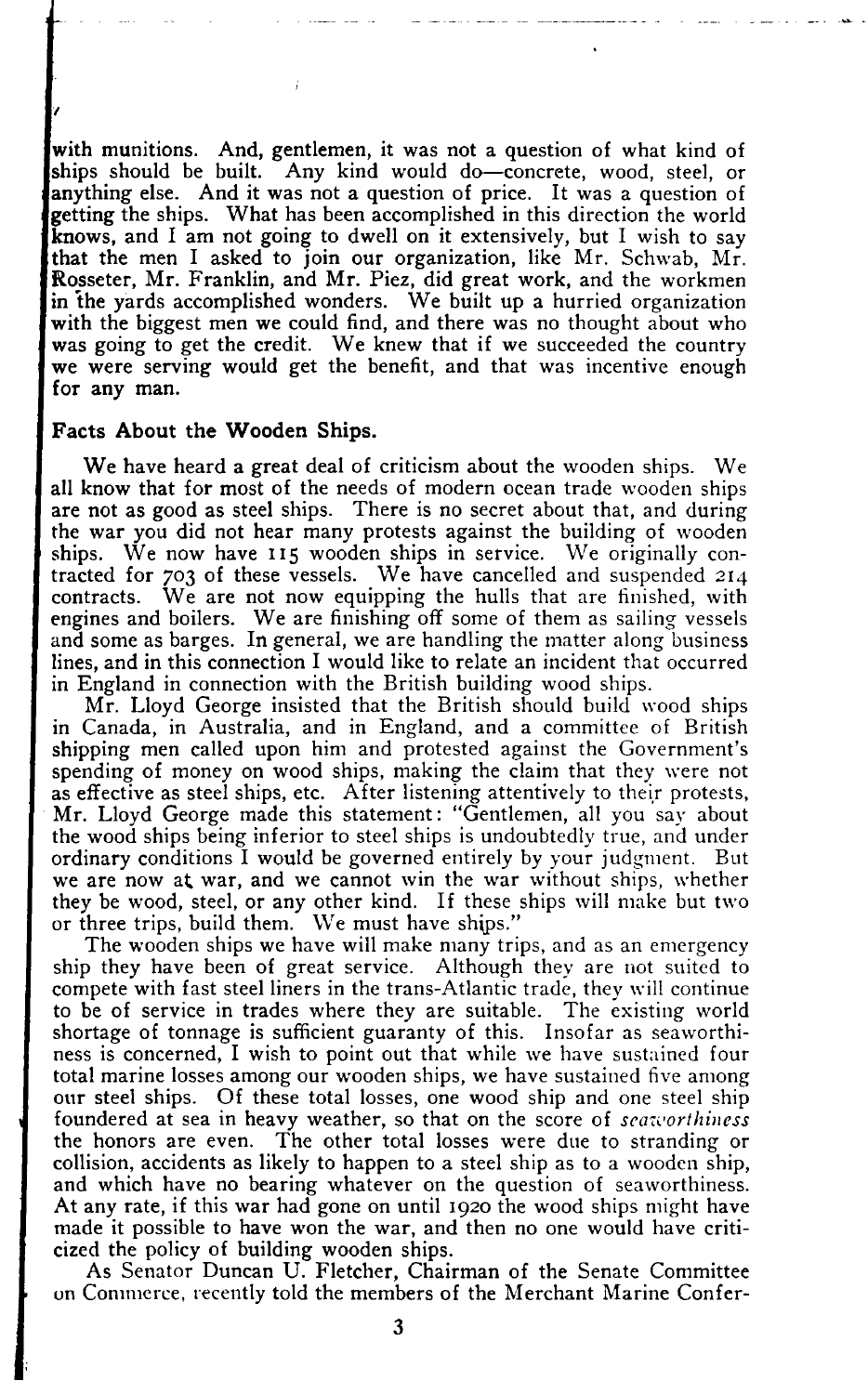ence, it was time to build ships out of anything that could be used for ship construction, to build ships out of wood, out of concrete, out of steel, out of anything that could float—out of anything that could carry men overseas and keep them supplied with food and ammunition. It had to be done then. And it had to be done quickly. There was no time for temporizing. 1 will quote you a paragraph from the Senator's address. He says:

#### Lives and Money Saved.

"You couldn't wait and say, 'Hold on until things stabilize themselves; hold on until we get to normal conditions. We will then save a few thousand of Uncle Sam's money.' Millions of lives and millions of money were saved by doing the very things that were done; by hurrying up this program and building ships night and day; by letting the world know we had the most stupendous building plants on earth; that we had the men, we had the money, we had the material; that we were going to carry our forces overseas, and with them their supplies; that we had two and a quarter million men over there, two million more in training here, and thirteen million registered and ready to go.

"And when Germany saw that she ran up the white flag."

I want to mention here one thing that I believe had more to do with arousing our country to the necessity of building ships than any other one thing, and that was our campaign for volunteers. While the people of the country knew of the heavy losses of tonnage from submarine sinkings, they did not understand the seriousness of the situation. Our people, not understanding, were not supporting us in the way they should. Their thoughts were on their business and their sons, who were going into the training camps and sailing for Europe.

Feeling that some step should be taken to create a spirit of enthusiasm in the hearts of the mechanics and workers, as well as the people in general, we introduced a plan whereby we were to raise an army of  $250,000$  patriotic workers to serve in the shipyards. We limited the time for this enrollment to ten days, and I am happy to say at the end of that time 285,000 men throughout the United States had volunteered to leave their homes and families and report for duty at the various shipyards when we notified them to do so. The effect of the enrollment of the workers and the educational campaign was that within nine months we had increased the number of employees in our shipyards from 45,000 to 380,000; had built 65 new shipyards; had the entire country back of our program, and in one day, the Fourth of July, launched 96 ships.

#### Credit Due Shipyard Workers.

This message was conveyed to General Pershing, and there is no question but that it heartened him and every soldier and imbued them with the knowledge that the American people were back of the shipbuilding program, and that the ships would be furnished to help them carry on the work of aiding to win the war. I am sure that it also heartened all the Allies. The men deserving of the credit for this great success are the workers in the shipyards, and the enthusiastic people back of them. Every newspaper, every magazine, every moving-picture theatre, and the 4-minute men organization, consisting of 20,000 speakers, were used to impress upon the people the need for the construction of ships with the greatest possible speed.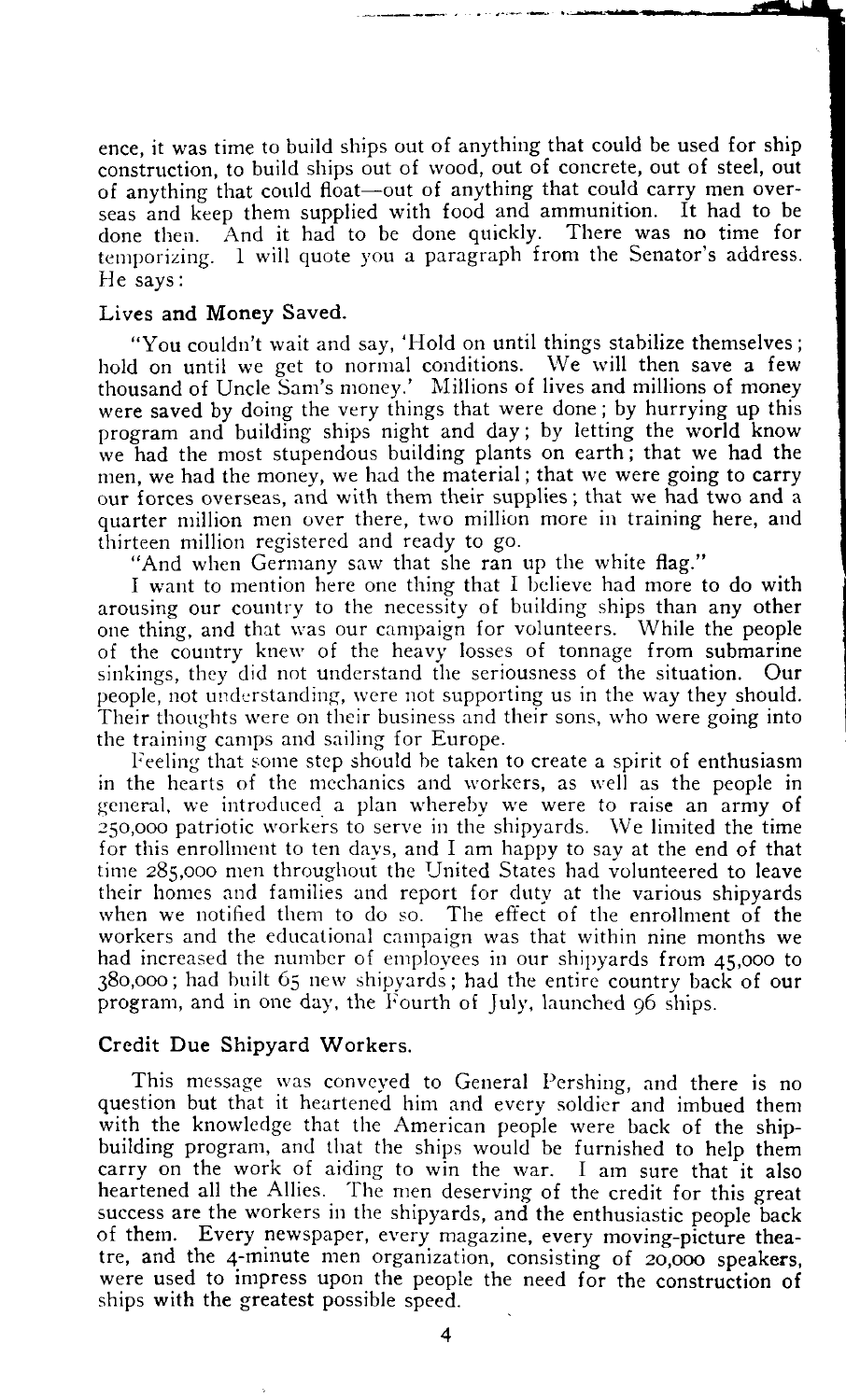We have part of our foreign fleet built, while we are constructing more. We shall have authorizations and appropriations to finish if Congress gives us the money we ask, which  $I$  feel confident they will. We shall have completed ocean-going ships, not lake or coastwise ships. am only referring to ocean-going steamers adapted to foreign trade. The world war has broadened our vision so that we think nothing today of distance. We are now thinking not only nationally, but internationally,  $\mathcal{L}$  and we must think internationally if we are going to be a factor in the world's game.

#### **Plan of Ship Operation.**

When I last addressed you, it was my privilege to outline to you the American shipbuilding program. Tonight I desire to present for your consideration an American ship-operating program. tion of a fleet of 16,000,000 tons of. ships, 70 per cent of which is owned by the Government, is a problem that should be carefully considered from every angle, and in presenting this plan for your best thought, I feel I should say that the Government, without unnecessary delay, must take a prompt and definite step in giving legislative form to this, or some other policy which will meet with the approval of the country.

While the war was on, the recital of shipbuilding achievement found a quick and ready response from an enthusiastic public. There is less glamour and glory in the work of evolving a policy which will keep these ships under the American flag, and develop our commerce, but this work touches the life of the nation almost as closely as the emergency shipbuilding program.

Upon the development of our foreign commerce will depend in a large measure the prosperity of all the American people, the employment and happiness of labor, and the respect of the nations which compete with us. I am personally opposed to government ownership, except as a last resort. During the war, it was necessary for the government to build a merchant fleet. Private capital never could have accomplished this colossal task, involving the creation of many new shipyards, and the training of a large army of workmen.

Government ownership of this large fleet resulted automatically. If we are to return to private ownership, the transition must be made under such conditions as will completely safeguard the interest of the public. If this fleet, built at government expense, were to be used now merely for the advantage of groups of ship-operators, with sufficient capital to purchase the ships from the Government, I would unhesitatingly advocate the retention of the whole fleet by the Government.

## **Want No Overcapitalization.**

The problem is quite as complex as the railroad problem. Its solution is vital to the welfare and prosperity of the nation. Private ownership unquestionably offers an inducement to American energy and skill, but one of the phases of unrestricted private control, which caused me considerable concern, was the possibility that under such control, ships would be overcapitalized as were many of the railroads. We want the initiative and skill of American ship operators,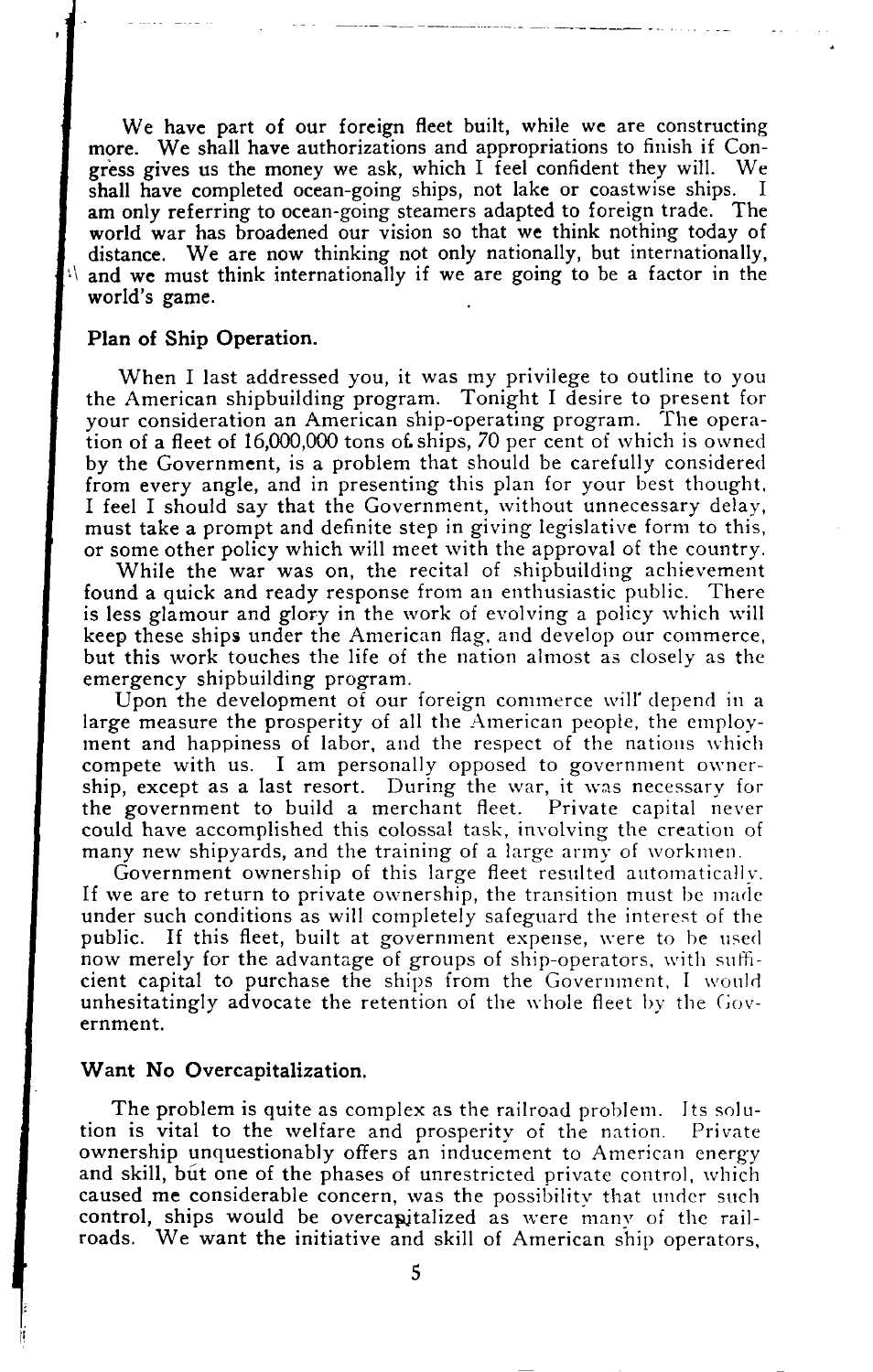but we want no watered stock. We want to avoid the stagnation that sometimes comes from red tape and bureaucracy, but we want no profiteering or exploiting.

We want the new fleet used for the benefit of the people of the United States and not against their larger interest. We want it used for the development of the nation's commerce, and not merely for the development of the private fortunes of ship-operators.

No one will deny that our foreign trade, or the operation of American ships, will decline unless there is a profit for the men who invest their money. But whatever assistance the Government is willing to render, should be reciprocated by those who are benefited. Therefore the nation's shipping policy should certainly provide for such governmental representation as will guarantee a square deal to the public.

I think the whole nation is agreed that there must be no more scandals of overcapitalization in any part of American industrial or commercial life. The ships built by the nation should never be made the basis for any "stock-jobbing scheme. I think the nation will see to it that they are not so used.

## **Protection for Small Operator.**

If there is to be any monopoly, moreover, it must be a government monopoly. If there is to be private initiative, the field must be kept open to the small operator, whose opportunity to compete with the large operator must be protected by the Government. The mere large operator must be protected by the Government. possession of large capital must not give the larger operator an opportunity to drive the smaller man out of business. In the plan I am ready to submit for the best thought and impartial discussion of the country, I believe you will find that the fundamental American theory of encouraging competition on fair terms is amply safeguarded.

When we recognize the precautions that must be taken to safeguard the interest of the public, there is no further need for hesitation in meeting a large problem in a large way.

It is my hope that the people of America will view the problem<br>broadly. The men who earn their livelihood from the operation of The men who earn their livelihood from the operation of ships naturally will feel that they are chiefly concerned. The men who build ships also have a very large interest in it. Our first thought, however, must be of the effect of any inadequate solution upon the hundred million people who compose the United States. Their hundred million people who compose the United States. interest must come first.

In my judgment, any policy which does not encourage the building and the extensive operation of ships under the American flag will not satisfy the American people. I believe that a sound policy can be put into the form of legislation and that it will then form a permanent foundation on which further improvements, as the need for them appears, can be erected.

# **Ships Now Owned by Government.**

The United States Government now owns 555 ocean-going steel cargo ships aggregating 3,385,475 deadweight tons. In addition it has under contract 1,336 similar vessels of 9,275,006 deadweight tons. If our present program be carried out, there will be under the American flag next year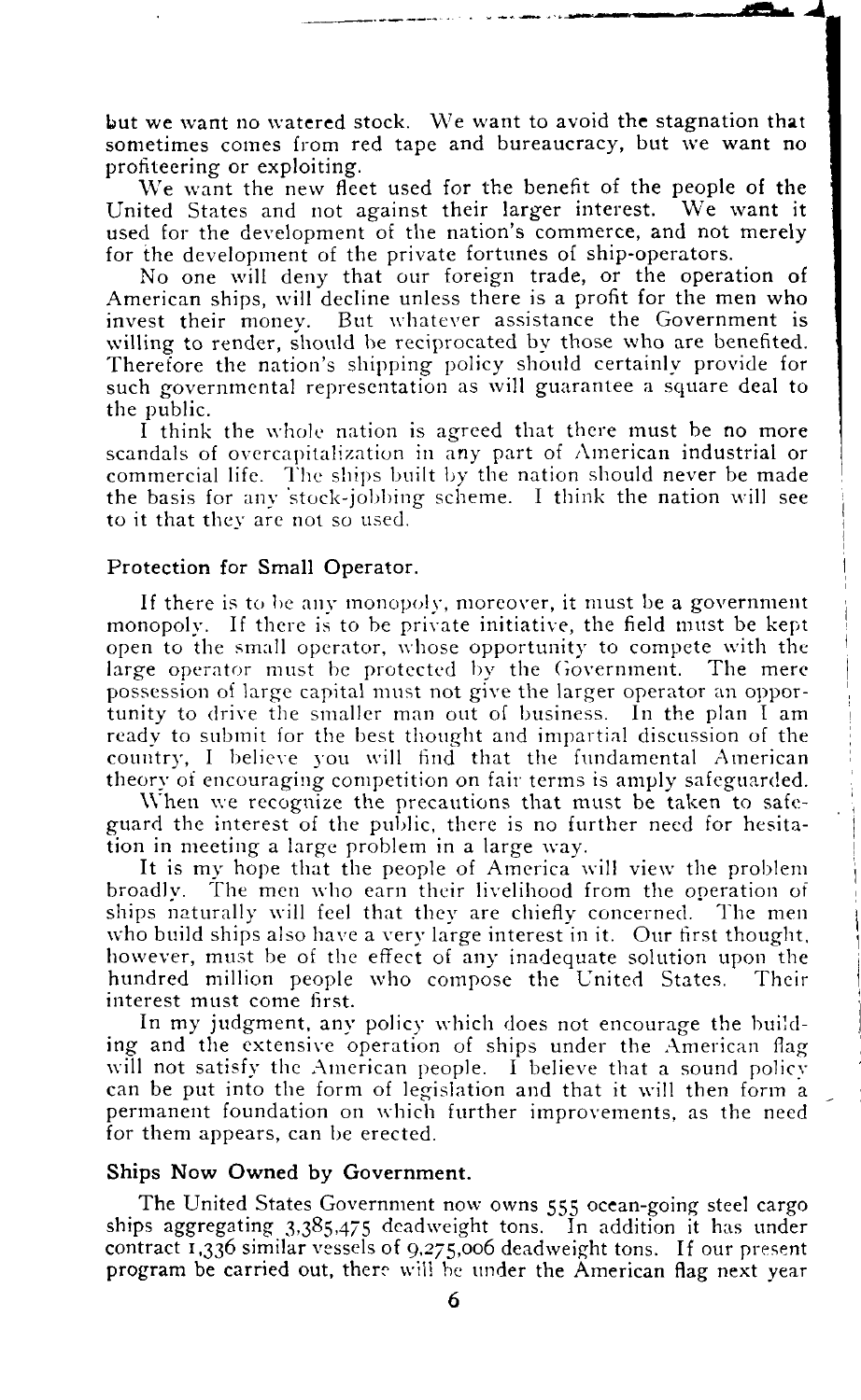16,732,700 deadweight tons of ocean-going steel cargo and passenger ships. This fleet will be the equivalent of almost half the merchant tonnage which plies the seas today under the flags of all nations combined. The Government will own about 70 per cent of it.

the contract of the contract of

The economic importance of this great fleet would be difficult to over-<br>estimate. Upon its successful operation under a sound financial and Upon its successful operation under a sound financial artd administrative plan by vigilant, courageous men who have the interest of American industry and commerce at heart, depends more than upon any other factor the future development of our overseas trades, and of the domestic industries which feed it. Therefore, while the clouds of war disperse and the conditions of the new era begin to unfold, I desire to invite your attention to a digest of the various plans which have been suggested, and to submit to you the plan which seems to me for the best interest of the whole country, for the disposition of the Government's ships, and for the development of the American merchant marine.

# **Different Plans Suggested.**

The plans which have been considered range between Government ownership and operation on the one hand, and unregulated private ownership and operation on the other. In general, they fall into one or more of the following classifications:

*1. GOVERNMENT OWNERSHIP AND OPERATION: Under this plan, title to all vessels now owned by the Government would remain in the Government, and their operation would be conducted by Government employees and agents. The adoption of this plan would necessitate the permanent establishment of a Government operating force with branch offices and agencies in every port of the world. Cargoes and passengers would be booked by the Government representative, and the accounts would be cast up at the central operating offices in Washington.*

*2. GOVERNMENT OWNERSHIP AND OPERATION FOR THE BENEFIT OF THE GOVERNMENT THROUGH THE MEDIUM OF A PRIVATE CORPORATION: This, in effect, does not differ from operation directly by the Government, except that under such a plan Government operation might be more easily administered, and some of the inertia inherent in governmental undertakings* ' *might be overcome.*

*3. GOVERNMENT OWNERSHIP AND PRIVATE OPER-ATION FOR GOVERNMENT ACCOUNT: Under this plan the Government would retain its ownership, but private companies would be employed as agents on a commission basis to operate the vessels for Government ^account.*

*4. GOVERNMENT OWNERSHIP AND PRIVATE OPER-ATION FOR PRIVATE ACCOUNT: This would mean the retention of Government ownership under a leasing system by which the vessels would be leased or chartered to private steamship companies. After paying the charter hire to the Government, the operator would keep the rest of the earnings.*

5. *OWNERSHIP BY A SINGLE PRIVATE CORPORA-TION: Under this plan title to all vessels would be placed in one large private corporation, the stock of which would be sold to the*

 $\overline{7}$ .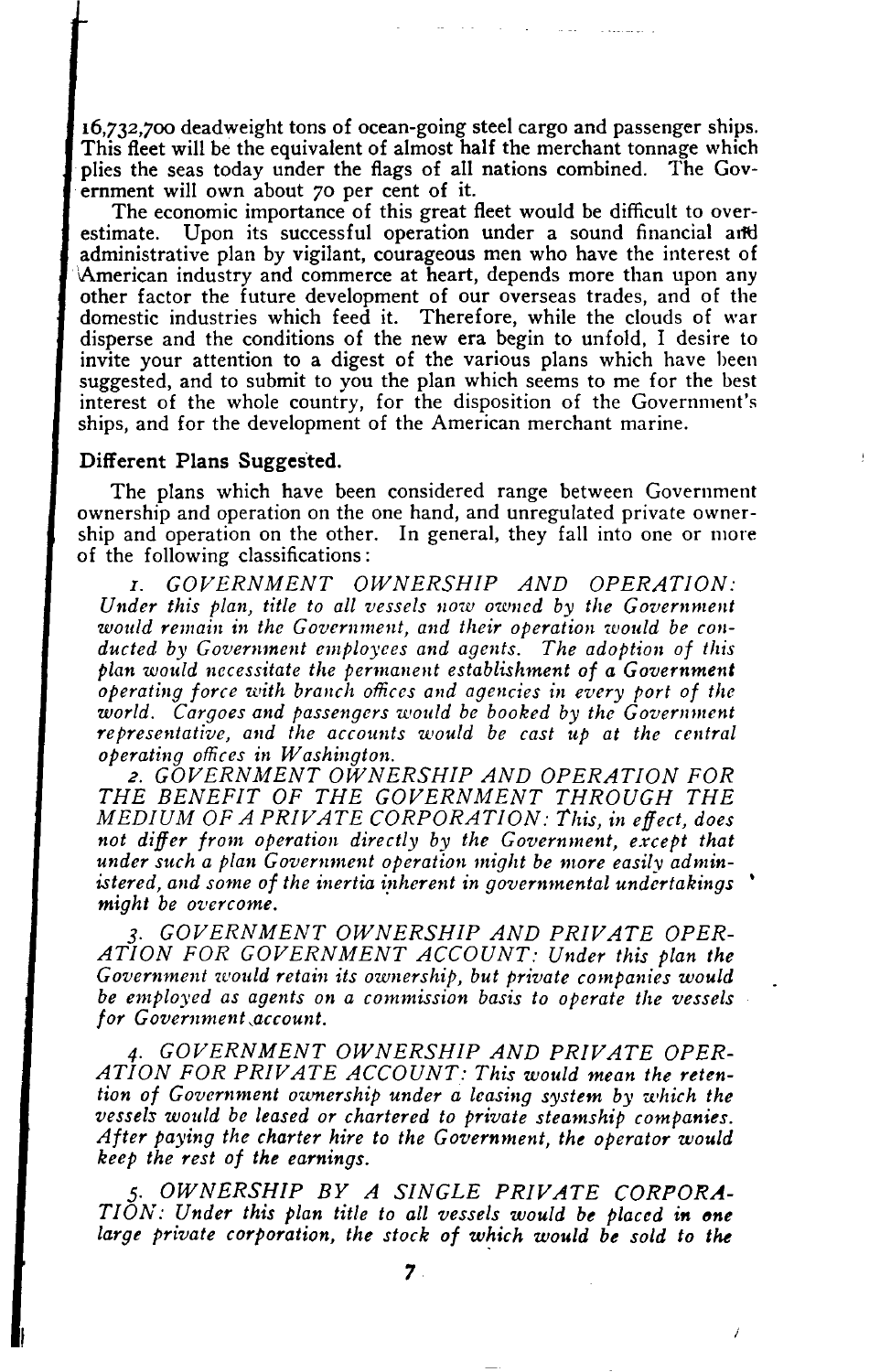*public, the Government, if it chose, guaranteeing a fixed return on the stock. This zvould entail the centralization of the ownership and operation of the ships now owned by the Government in one large unit. If the Government guaranteed a fixed return on the stock, the result would be that the machinery for the ownership and operation of the fleet zvould be practically identical zvith that suggested in plan No. "2," but with the modification that the Government would carry any losses which might be incurred zvithout receiving the benefit of any profits which might be earned.*

*6. PRIVATE OWNERSHIP AND OPERATION: Lastly, the vessels can be sold to private companies, to be operated by them entirely for their own account, the Government thus relinquishing all interest and control.*

# **Arguments in Favor of Government Ownership.**

The argument in favor of Government ownership and operation is that this great fleet, which has been created with taxpayers' money, should be used for national purposes; that the ships have not been built to earn profits as ships, but to become the servants of the nation which built them. It is urged that they should be used to develop the commerce of the nation as a whole, and that they should, if necessary, be placed in trade routes which may temporarily prove unprofitable, but ultimately become of great value to the nation as an instrument through which its foreign commerce can be increased.

Private companies would not be disposed to serve the national interest in this way. The life of a ship is comparatively short. Its owner must make it pay today. He cannot be expected to take a loss today in order to build up a commerce which will become a source of profit only after the ship now engaged in that commerce has been scrapped. The great need of this country is that new trade routes should be established, and it is urged that Government ownership and operation should be retained as a guaranty that all ships will serve the nation as a whole and not a limited class of private shipowners.

A further argument in favor of public ownership and operation is that in case of a national emergency such as has just been experienced, the Government would be in a position immediately to convert its merchant fleet into a military weapon.

#### **Arguments in Favor of Private Ownership.**

The chief argument in favor of private ownership and operation is that a successful merchant marine depends not so much on ships, or money, or Government aid, as it does on the existence of a large class of alert, resourceful and energetic men engaged in the shipping business. Mere mechanical efficiency of ship and shore plant, added to sound financial backing, is not enough. The man who enters the shipping business enters a battle against the wits of the world. He must have a genius for shipping. Fortunately the men now engaged in the shipping business in the United States are of that character. But there are not enough of them. We need many more. And it is clear that the number of such men can be greatly increased only under conditions of private initiative. The shipping business is a business of infinite detail and infinite technique; yet it calls for great courage and wide-ranging imagination.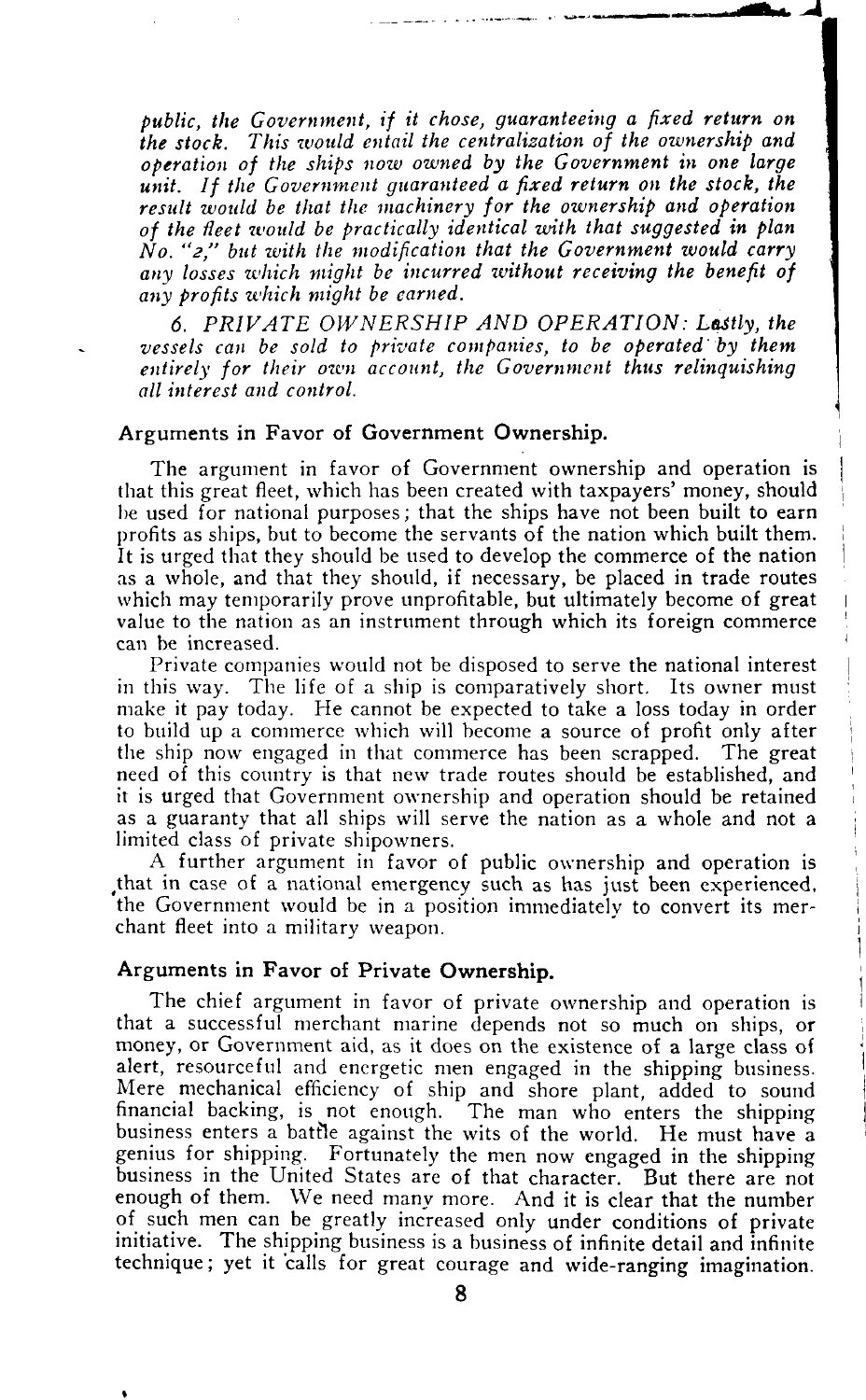**The formalities necessarily surrounding Government operations are not suited to the successful conduct of a shipping venture, requiring quick decision, sudden reversals of policy, and the assuming of great hazards.** The successful shipping man in an emergency consults no book of rules. **<sup>H</sup> e consults only** his **wits.** So, **it** is contended, that only under private **operation** may we expect a further increase in the number of small, inde**pendent, skillful ship** operators **which**<sup>w</sup> e shall need more and more as the **s \American** merchant **marine** expands its activity upon the seas.

Furthermore, the establishment of a merchant marine under the **American flag** must take into account the difficulty of securing **return cargoes. If** ships must be brought back in ballast, the business cannot be profitable. In order that a round trip may be made without a considerable **portion of it being in ballast, it may be necessary to engage in a triangular** or polygon voyage. In order profitably to carry a cargo from New York to Australia, it may be necessary also to carry a cargo from Australia to **japan**; **thence** a cargo to the Cape Verde Islands, with the short return trip in ballast to New York. Such operations require a degree of special negotiation and freedom from control to which Government operations are entirely unsuited. They cannot be standardized. No rule can be laid **down which** a Government employee could follow, for the conditions are constantly shifting, and in this tramp business the competition of the whole world must be met, facility with facility, and rate with rate.

# **Recommendations.**

A careful consideration of these arguments has led me to the **conclusion that the ships should be sold to and operated by American citizens under no restrictions other than the terms of** the bill of sale and the fixation of maximum freight rates, either **as provided in Section 18 of the Act approved September 7, 1916, or as ma y be agreed by the Government and the operator in specific instances.**

The ships should be sold at a price which fairly reflects the **current world market for similar tonnage.**

**Twenty-five per cent of the purchase price of each ship should be paid down, the remainder falling due and payable in graded annual instalments over a period not exceeding ten years. The Government should take and hold a mortgage for the unpaid balance, charging interest thereon at the customary commercial rate of five per cent. One-fifth of this interest, representing the difference between the customary Government interest of four per cent and the customary commercial rate, should be paid into a Merchant Marine Development Fund to be described hereafter.**

**T he purchaser should be required to agree to insure and keep insured with an American Marine Insurance Company , his equity in the vessel, and because the American marine insurance market has not at present sufficient resources to underwrite all the vessels the Government has to sell, the Government should** carry in its own fund, as at present, but for purchaser's account, **hull and machinery insurance covering that part of the vessel for which payment has not been made . Our experience in operation shows that the Government can carry this insurance for at least** one **per cent less than the open market rate. However, it is proposed that the open market rate be charged, and that the difference be paid into the Merchant Marine Development Fund.**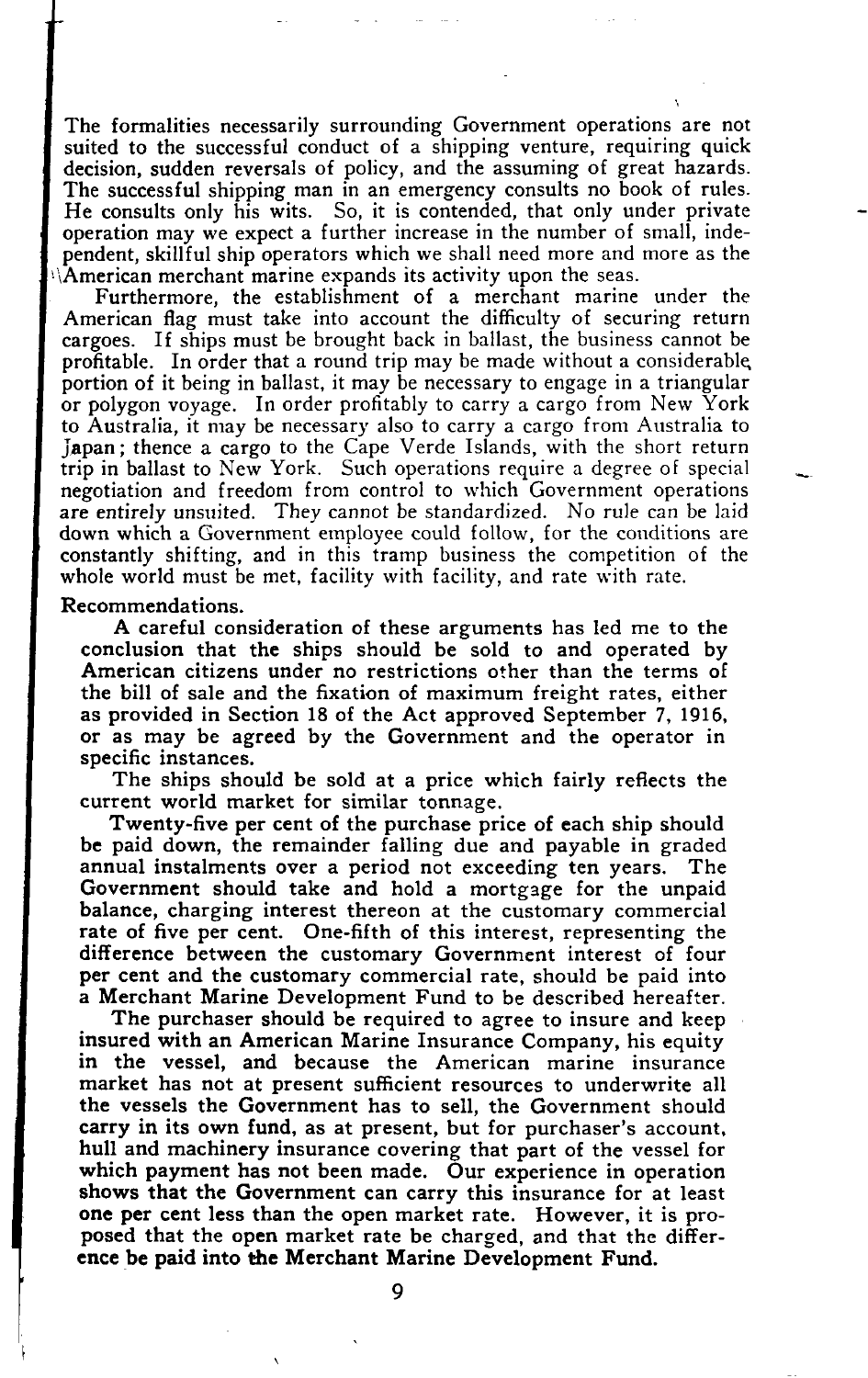**It is understood that no transfer of a vessel to foreign registry should be permitted without express permission of the Government.**

Each purchaser who wishes to operate in the foreign trade **should be obliged to incorporate under Federal charter, the necessary legislation for which should be passed by Congress without delay. Such a charter should provide that no stock shall be issued in excess of the money value actually paid in on vessel property, and that no stock can be issued or transferred to an alien.**

It should also provide that one member of the Board of **Directors for each company shall be named by the Government. This director should draw no salary, either from the steamship** corporation or from the Government. He should receive only the **customary director's fee for each meeting he attends.**

The same legislation should provide for periodical meetings **of these Government-named directors, in the City of Washington, where they will constitute an official body which will confer with and advise the Shipping Board, or other designated Government agency, upon problems arising in, or questions affecting the welfare of, the American Merchant Marine, including the administration of the Merchant Marine Development Fund.**

**This fund, drawn from the sources previously indicated,** should be used to relieve such financial difficulties as may be **encountered in the development of an adequate and well-balanced American Merchant Marine. For instance:**

**It is foreseen that a number of trade routes important to the immediate or future welfare of American commerce must be** established and developed. Some of these routes may not yield **steamship operating profits until their existence shall have attracted an increased volume or better balance of trade. Revenue derived from the carriage of mail, and possible fees for the train**ing of seamen and cadet-officers, may partly compensate losses **incurred on these routes. Still, in cases where the Government sells a ship upon condition that it be operated in a route which m a y not prove profitable at once, it will be necessary to provide for the payment of defaulted interest from the Merchant Marine Development Fund, in the discretion of the Shipping Board or other Government agency, upon recommendation cf the Board of Government Directors, until such time as the route may begin** to yield profit. When the ships in the route earn their annual **interest rate and a profit, one-half the profit earned each year should be paid into the Merchant Marine Development Fund until all moneys draw from the fund on account of the vessel in question shall have been replaced. The other half should go annually to the steamship stockholders.**

**Such vessels cruising in routes which fail to prove susceptible of profitable development and which do not serve any purpose of** the Government of the United States, may be transferred by the **Government to other routes. However, should the Government become convinced that any vessel has failed to make expenses** solely or chiefly because of incapable management, it may fore**close its mortgage on that vessel.**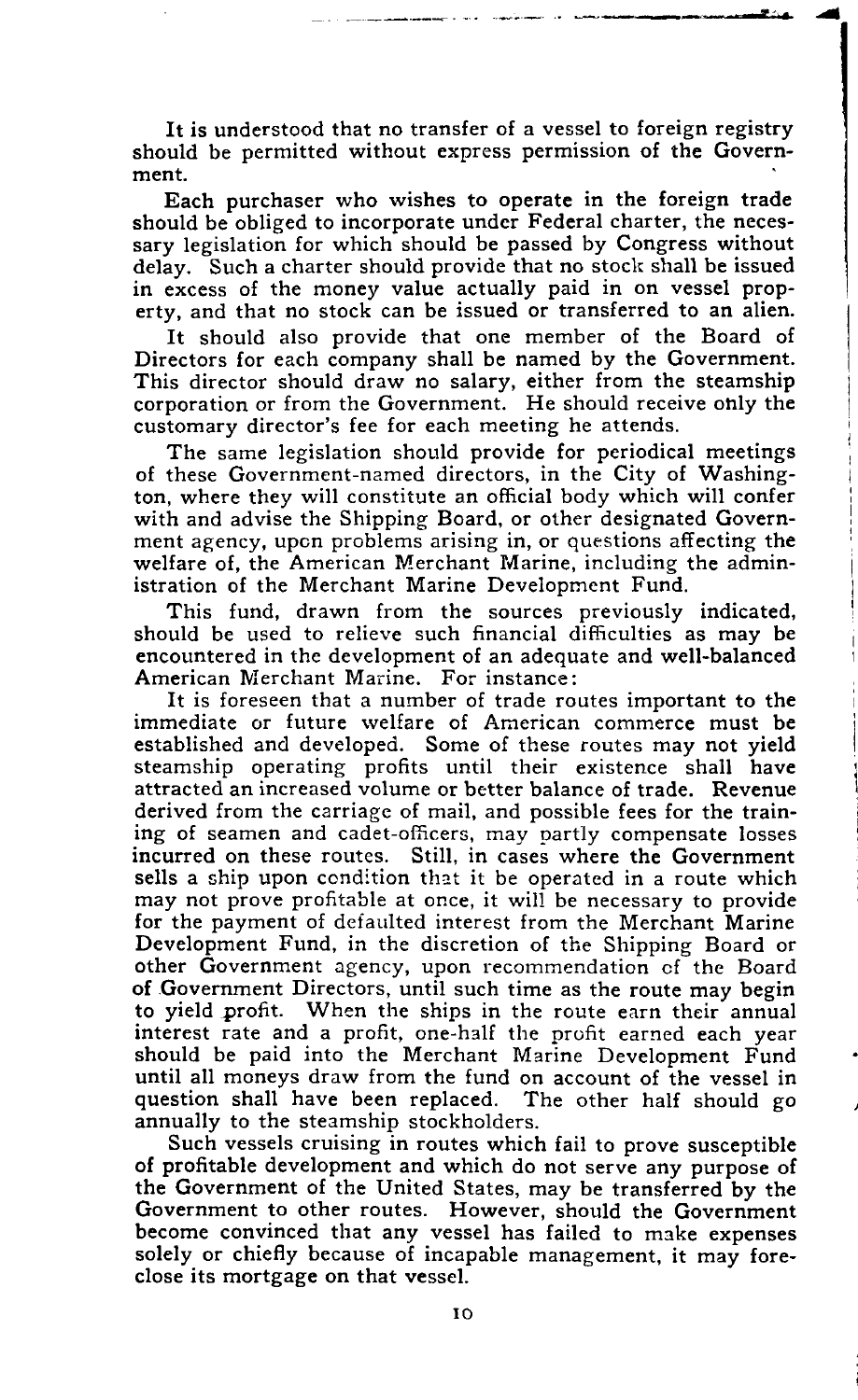**<sup>O</sup> n the basis of one billion dollars' worth of ships, the Mer chant Marine Development Fund would be fourteen million dol**lars. This amount, investigation convinces me, would be more **than sufficient to care for all deficiencies likely to** develop during **this period.**

**Until sold under the terms just stated, all** vessels should **remain the property of, and should be operated by, the** Government  **of the United States.**

# **Control of Rates.**

i.

Taking up these points seriatum, I wish to enlarge and comment upon them as follows:

In order to make sure that the American Merchant Marine will be operated with due regard for the interests of American industry and commerce, it is necessary to exercise control over the maximum freight rates which may be charged in regular trade routes.

Sections 16 and 17 of the Act approved September 7, 1916, provide remedies for unjust discrimination by American shipowners against any American shipper or port, and they also forbid the collection by common carriers in foreign commerce of any rate unjustly prejudicial to American exporters as compared with foreign exporters. Section 18 of the same act authorizes the fixation of maximum freight rates charged by common carriers by water in interstate commerce.

There remains to be provided means for preventing the impartial imposition of unjustly high rates upon all commerce moving into or out of the United States. This is manifestly beyond the power of legislation at the moment, and it is proposed to secure such control by agreement inserted in the bill of sale under which the ships are released, and by making such control a condition of participating in the benefit of the Merchant Marine Development Fund.

# The Selling Price of the Ships.

**It** has been recommended that the ships be sold at prices which fairly reflect the world market for similar tonnage. If a higher price were fixed the purchaser would not be able to compete with the ships of other nations carried at a lower rate. If a lower price were fixed Government property would be sacrificed, and at the same time a blow would be struck the American shipbuilding industry by the low value at which ships in operation would be carried on the operators' books. The sale of the vessels at the world market price would be fair to operator and builder alike. Also, it would automatically fix the write-off which must be made on account of the excessive and necessary war-cost of the ships.

#### **Terms of Sale.**

A substantial payment should be required upon the delivery of the ship. The best interests of the Government, the operator, and the American Merchant Marine demand that this initial payment should be at least 25 per cent of the price of the vessel. Subsequent payment should be made as follows: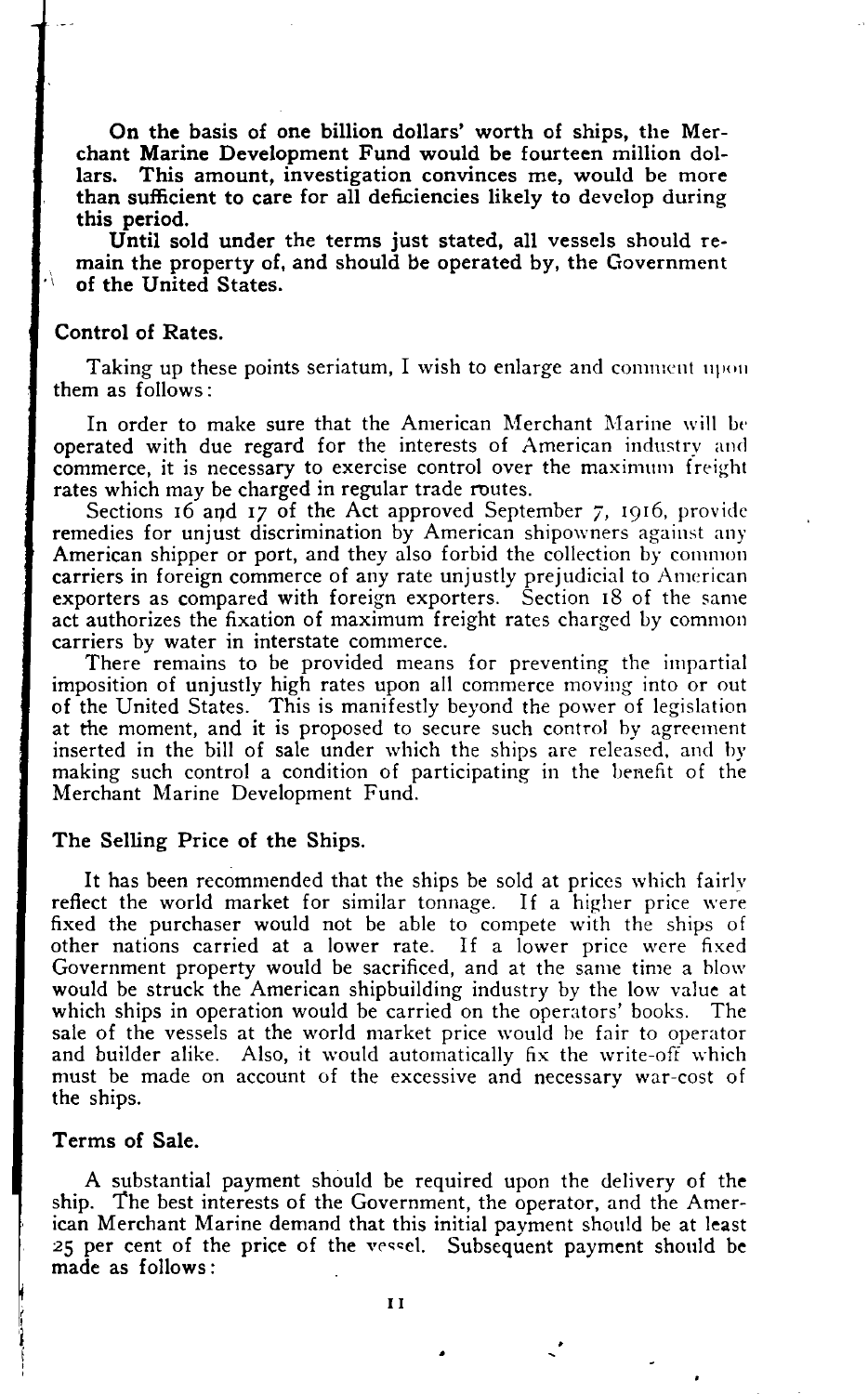| Beginning of the first year (initial payment) $25\%$<br>"<br>"<br>66<br>66 | 44<br>$\epsilon$<br>66<br>$\epsilon$ | $\epsilon$<br>"<br>66<br>46 | second<br>third<br>fourth<br>fifth | "<br>66<br>$\epsilon$<br>$\epsilon$ |  | 10%<br>9%<br>8%<br>8% |
|----------------------------------------------------------------------------|--------------------------------------|-----------------------------|------------------------------------|-------------------------------------|--|-----------------------|
| 66                                                                         | $\bullet\bullet$                     | 46                          | sixth                              | $\epsilon$                          |  | 8%                    |
| 44<br>66                                                                   | $\epsilon$<br>"                      | 66<br>46                    | seventh                            | 66<br>"                             |  | 8%                    |
| 66                                                                         | $\epsilon$                           | 66                          | eighth<br>ninth                    | "                                   |  | 8%<br>8%              |
| 44                                                                         | 66                                   | "                           | tenth                              | 66                                  |  | 8%                    |

This schedule provides for the payment of 60 per cent of the purchase price in the first five years, and 40 per cent during the last five years. Such payments would establish the purchasing companies on a firm basis, and would serve to discourage any purchaser who might contemplate reaping large profits during the first two or three years, with a mental reservation to retire as soon as present high freight rates decline and profits cease to be abnormal. At the same time these terms are not so severe as to call for any financial assistance beyond that which usually is accorded reasonably well-managed commercial enterprises in this country.

r ar Grip

|<br>T  $\begin{bmatrix} 0 \ 0 \end{bmatrix}$ le. r  $\mathfrak{c}$ 

It is important that all ships be sold on these terms, and on no others. If we were to deviate from this principle we would place the big, powerful and experienced operator in a position of such great advantages that new<br>blood and brains hardly would dare venture into the business. The blood and brains hardly would dare venture into the business. American Merchant Marine needs enterprising new companies, financially able to begin operations only upon a small scale, but determined to grow to great size and prosperity by dint of perseverance and grit. This is the way new industries on shore have become mammoth in less than a generation, and it is largely upon the application of the same genius and methods in this new field that we may safely rely to enable our inexperienced people to drive their way to success upon the sea.

#### Insurance.

 $\mathcal{L}$ 

Simultaneously with the purchase of a vessel, the purchaser should be required to provide hull and machinery insurance for his equity with an American Marine Insurance Company. As additional payments are made, the equity they represent should be insured in the same manner, until a hundred per cent of the hull and machinery insurance has passed into the hands of private American insurance companies. This arrangement would achieve the double purpose of relieving the Government of the' insurance risks which the exigencies of war have compelled it to assume, and of making possible the development of an American marine insurance market capable of carrying insurance on all the vessels under the American flag. The history of our Merchant Marine shows conclusively that it is essential for American shipowners to insure their ships with American marine insurance companies. An American marine insurance market is as vital a necessity to an American Merchant Marine as is American capital to the steamship companies which constitute it.

That part of the equity in each ship which is covered by the Government's mortgage should continue to be insured in the Government's funds, as at present. As the payments progress, however, this equity will decrease, until at the end of ten years, the Government will have no more need of carrying any insurance. Additional legislation will be needed to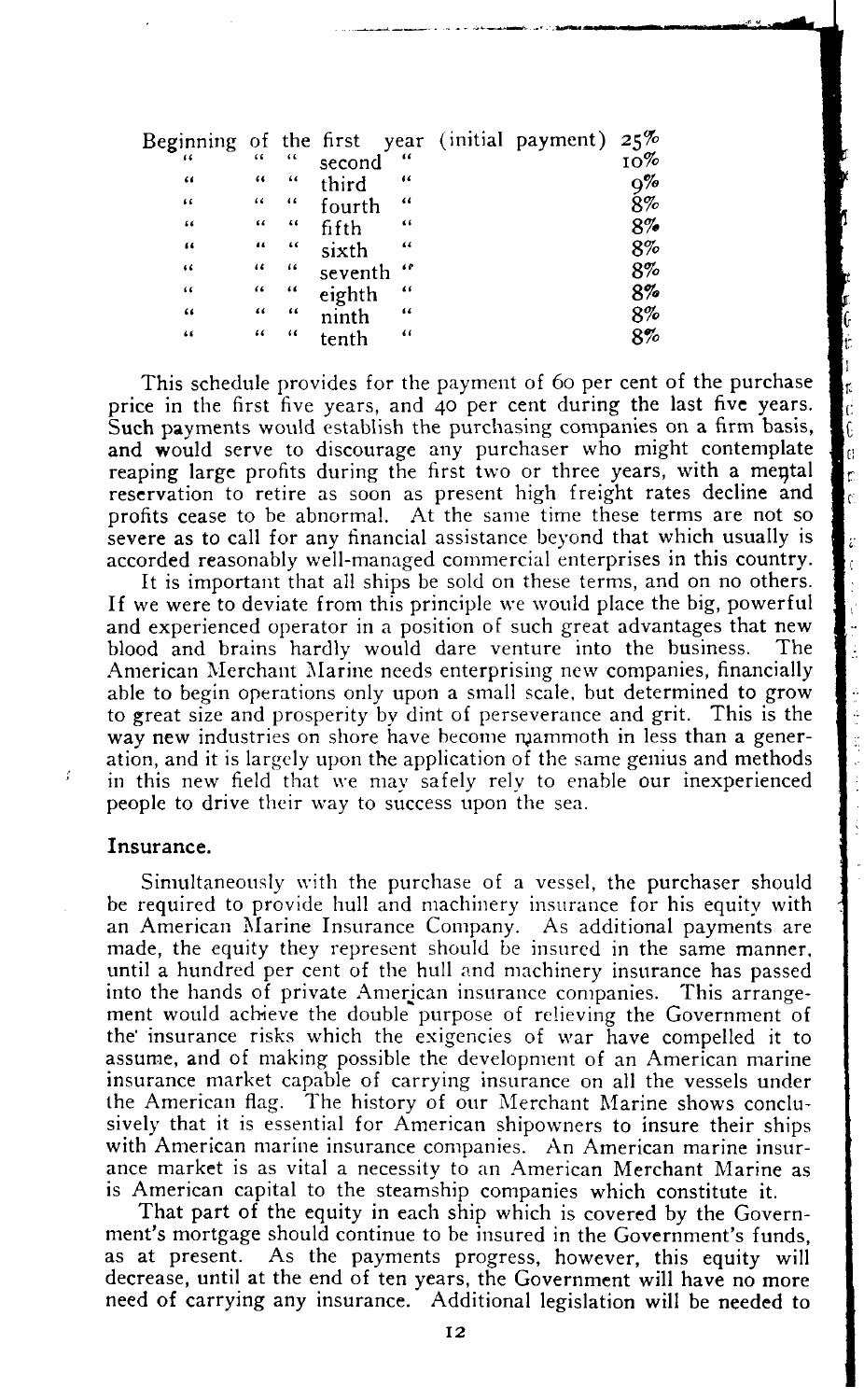enable the Government to carry this insurance beyond the emergency period now authorized by law.

## The Merchant Marine Development Fund.

It has been indicated that this plan contemplates the setting aside of gertain moneys representing the difference between the customary commercial charges for interest and insurance and the rates at which the Government, in virtue of its peculiar position, is enabled to charge. In the matter of interest, it has been shown that this difference would be I per cent, which represents the advantage over the customary commercial rate of 5 per cent which the Government can concede without loss in view of the fact that 4 per cent is the rate which approximates the interest the Government is accustomed to pay for money it borrows. In the matter of insurance, the experience of the war period indicates that the Government can safely carry vessel insurance at more than 1 per cent below the commercial market rate.

As heretofore stated, the money derived from these two sources will amount to \$14,000,000 the first year. Expert shipping men have carefully computed that this sum will be double the amount needed to meet any contingency likely to arise. This money should be paid into the hands of the Shipping Board, or other designated Government agency, as trustee, to be used as may be necessary for the development of the American Merchant Marine.

A good idea of the resources which this plan provides for financing the development of the American Merchant Marine can be gathered from the following table. It is assumed that the money will be placed in an approved depository where it will draw interest at 2 per cent, compounded semi-annually. Remembering that any disbursements which may be made during the first few years will be returned during the last few years, it will be seen that the size of the fund for the ten-year period will be \$83,533,170.70.

# *TOTAL ACCRUALS TO MERCHANT MARINE DEVELOPMENT FUND DURING TEN-YEAR PERIOD*

| Pariod   |    |       | Deposits     | Interest        | Total          |  |
|----------|----|-------|--------------|-----------------|----------------|--|
| Ist Year |    |       | \$7,500,000  | \$150,750.00    | \$7,650,750.00 |  |
| 2d       | 66 |       | 14,000,000   | 435,180.08      | 22,085,930.08  |  |
| 3d       | 66 |       | 12,100,000   | 687,137.19      | 34,873,067.27  |  |
| 4th      | 66 |       | 10,400,000   | 909,988.64      | 46,183,055.91  |  |
| 5th      | "  |       | 8,800,000    | 1,105,159.42    | 56,088,215.33  |  |
| 6th      | 66 |       | 7,200,000    | 1,272,093.12    | 64,560,308.45  |  |
| 7th      | 66 |       | 5,600,000    | 1,410,222.20    | 71,570,530.65  |  |
| 8th      | 66 |       | 4,000,000    | 1,518,967.67    | 77,089,498.32  |  |
| 9th      | 66 |       | 2,400,000    | 1,597,738.91    | 81,087,237.23  |  |
| 10th     | 66 |       | 800,000      | 1,645,933.47    | 83,533,170.70  |  |
|          |    | Total | \$72,800,000 | \$10,733,170.70 |                |  |

The purposes for which this fund may be drawn upon and the conditions under which operators will be entitled to aid have already been indicated. It is impossible at this time to go into greater detail, except to say that in view of the peculiar character of the ship-operating business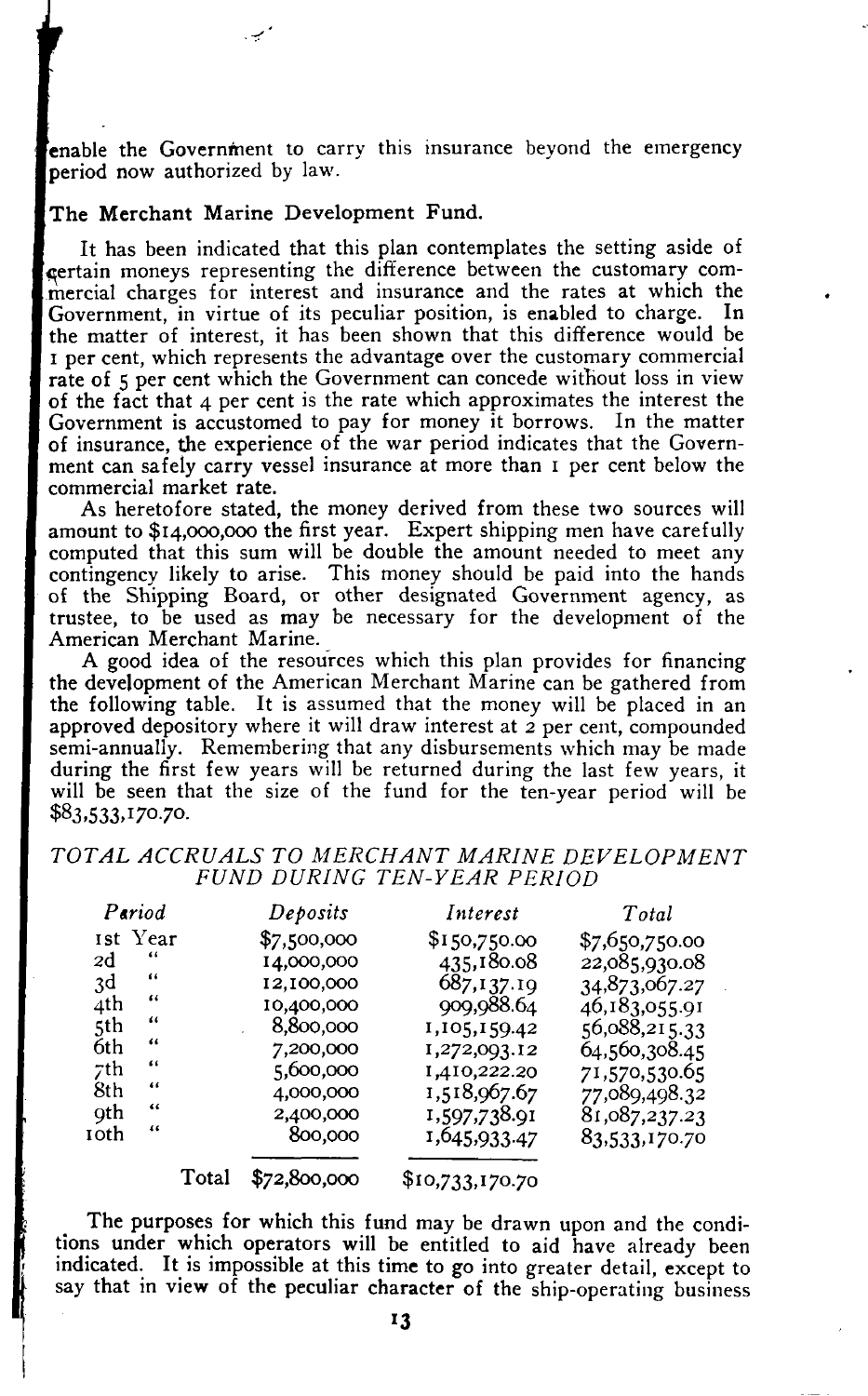and the extraordinary trade conditions likely to prevail during the next five years, the trustee should be allowed to use considerable discretion in j the administration of the Merchant Marine Development Fund. Also, it is important to point out that, although new accretions to the fund will diminish year by year, the amounts returned to it by the companies which have weathered the stormy periods of their careers can be relied upon to keep it practically intact. The only losses which need be considered are such as may arise through foreclosures executed against companies which, despite the aid of the fund, have failed to earn their charges.

 $\frac{1}{c}$ 

It cannot have escaped notice that the assistance I propose to render with the Merchant Marine Development Fund takes the place of the Government backing for the development of new trade routes in the national interest, which is the strongest argument brought forward by the advocates of a Government-owned and operated Merchant Marine. Yet not one cent of this fund is drawn from the public treasury. Instead, the money represents profits forborne by the Government, which is not entitled to earn profit while engaged in developing the industries of its people. Neither can it be said that the money will be taken from the steamship business, for in no case will the operators be charged more than the current market rate for similar service, whether the service rendered be insurance or credit.

# The Government Directors.

The functions of the Government Directors mentioned in connection with the Federal charter under which our steamship companies should operate will be of utmost importance. The provision which prohibits their drawing a salary automatically insures that no great number of them will be men whose interests are centered in the steamship business. the same time, the provision that the Government shall name them insures that they will be men of standing, sympathetic with American interests, and alive to the public-service character of the steamship business. Upon these men the American Merchant Marine will rely to bring about that co-ordination of effort which will insure healthy conditions within each corporation, clean business methods, and, in short, will put each operating unit on its mettle, both in its own interest and in the interest of the American Merchant Marine as a co-operative whole.

These Government Directors, accompanied by members of the operating companies' boards, should meet in Washington quarterly, or at other stated periods. They should form a permanent organization and establish permanent offices. These offices should be the point of contact between the operating companies and the Shipping Board, or other designated Government agency. They should be the clearing house for the operators' periodical statements, and they should be in charge of a secretary who is paid a salary from the Merchant Marine Development Fund.

Immediately upon convening in Washington the Associated Directors should appoint from among their membership a sufficient number of committees to handle all the important problems of steamship operation. There should be a committee on trade routes, a committee on freight rates, a committee on finance, and a committee on organization. These committees should be subordinate to an Executive Council composed of five members who should remain in session after the general meeting of all the Associated Directors, in order to digest the proceedings and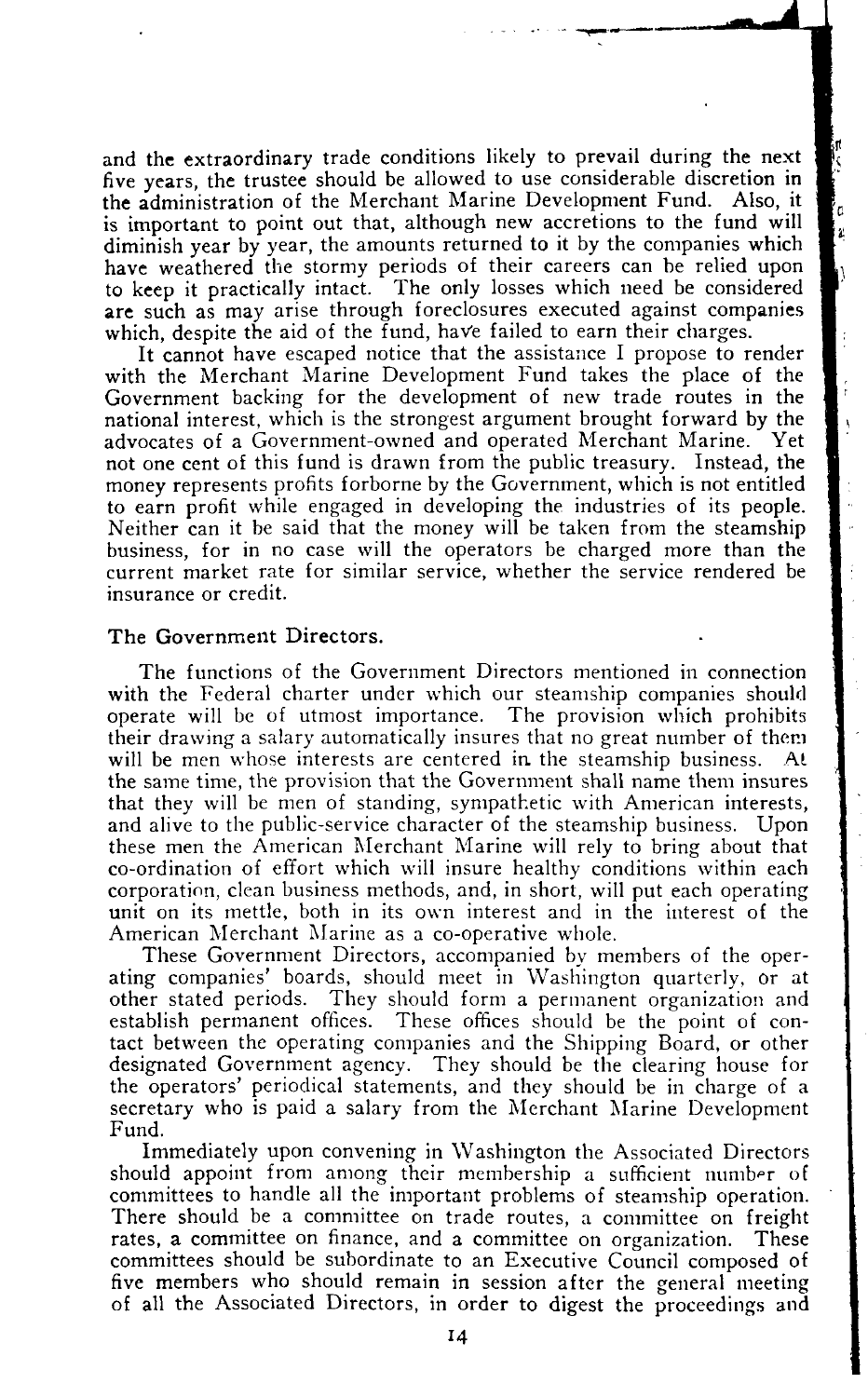**recommendations** of the meeting and present them in proper form to the Shipping Board, or other designated Government agency.

After consultation with, and upon the recommendation of, the Association of Directors, the Shipping Board, or other designated Government agency, would—

(a) Determine what assistance, if any, should be given from the ^Merchant Marine Development Fund.

(b) Establish new trade routes, or modify or discontinue old ones.

(c) Determine whether or not a defaulting mortgage should be foreclosed.

(d) Take any steps, or exert any influence, within its power to improve the American Merchant Marine.

# **N e w Legislation Required.**

In order to make this plan effective it will be necessary to ask Congress for three statutes. One of these statutes should authorize the incorporation of steamship companies under Federal charter along the lines I have indicated. Another statute should extend the emergency power to carry hull and machinery insurance in the Shipping Board's fund so that this function may continue to be performed by some designated Government agency so long as the Government may continue to hold an equity in any of the vessels it now owns or has under contract. The third statute, of which I shall speak at greater length, should revise the present status of vessel mortgages so as to make them attractive to bankers and other investors.

The security of a mortgage may be imperiled by loss or damage to a vessel, or by the attachment of superior liens. Such liens can generally be classed as those arising from debts and from liabilities. The most important ones, resulting from debts, arise from the furnishing of repairs, supplies, or other necessaries in the maintenance and operation of a vessel, including pilotages, towages, port charges, crews' wages, and other contractual obligations. Liabilities creating liens result principally from collisions, strandings, salvages, general averages, cargo damages, and personal injuries. Practically all such liabilities can be insured against by the standard form of marine insurance policies, and by protection and indemnity insurance.

If, therefore, the mortgage contains covenants and agreements to compel the mortgagor to insure against such liabilities, as well as loss from fire and marine peril, the security of the mortgage will only be jeopardized by liens arising from contractual obligations. It is my proposal to obtain protection against the latter by amending the existing law so as to assure to anyone furnishing such repairs, supplies, other necessaries, etc., the opportunity, by exercising due diligence, of obtaining full information by the existence of the mortgage, and then to provide that the lien of the mortgage shall be superior to liens for repairs, supplies, and other necessaries (contractual obligations), etc.

By this co-ordination of mortgage, covenants, and agreements and the statutes, reasonable and adequate protection can be secured to the mort-<br>gage. I would provide for such notice by requiring that all mortgages I would provide for such notice by requiring that all mortgages be recorded with the Collector of Customs where the mortgaged vessel is registered or enrolled and that the ship's registry or enrollment have endorsed upon its face the names of the mortgagor and mortgagee, the place of record, and the amount secured thereby.